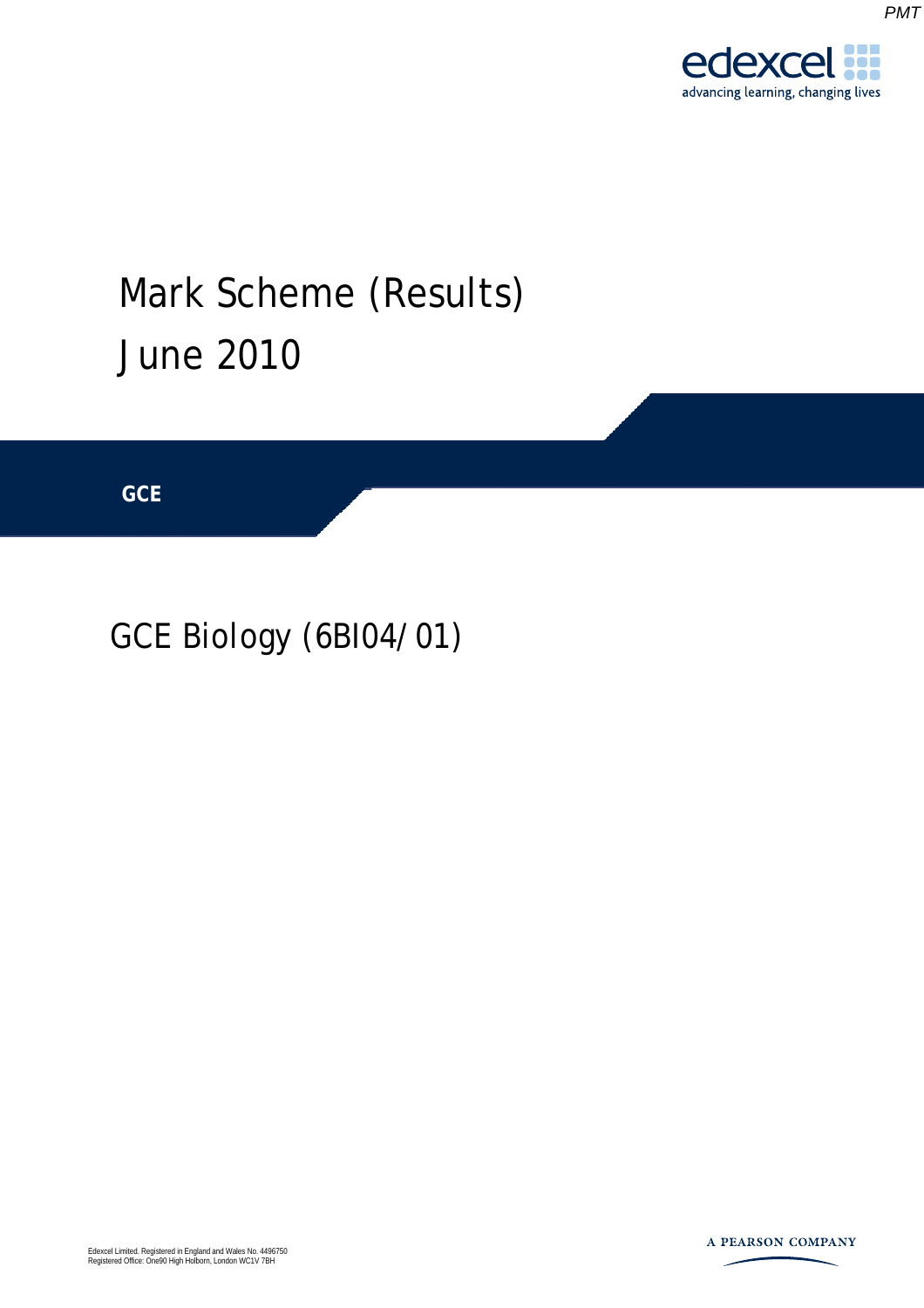Edexcel is one of the leading examining and awarding bodies in the UK and throughout the world. We provide a wide range of qualifications including academic, vocational, occupational and specific programmes for employers.

Through a network of UK and overseas offices, Edexcel's centres receive the support they need to help them deliver their education and training programmes to learners.

For further information, please call our GCE line on 0844 576 0025, our GCSE team on 0844 576 0027, or visit our website at www.edexcel.com.

If you have any subject specific questions about the content of this Mark Scheme that require the help of a subject specialist, you may find our Ask The Expert email service helpful.

Ask The Expert can be accessed online at the following link:

http://www.edexcel.com/Aboutus/contact-us/

Alternatively, you can speak directly to a subject specialist at Edexcel on our dedicated Science telephone line: 0844 576 0037

Summer 2010

Publications Code UA023560

All the material in this publication is copyright © Edexcel Ltd 2010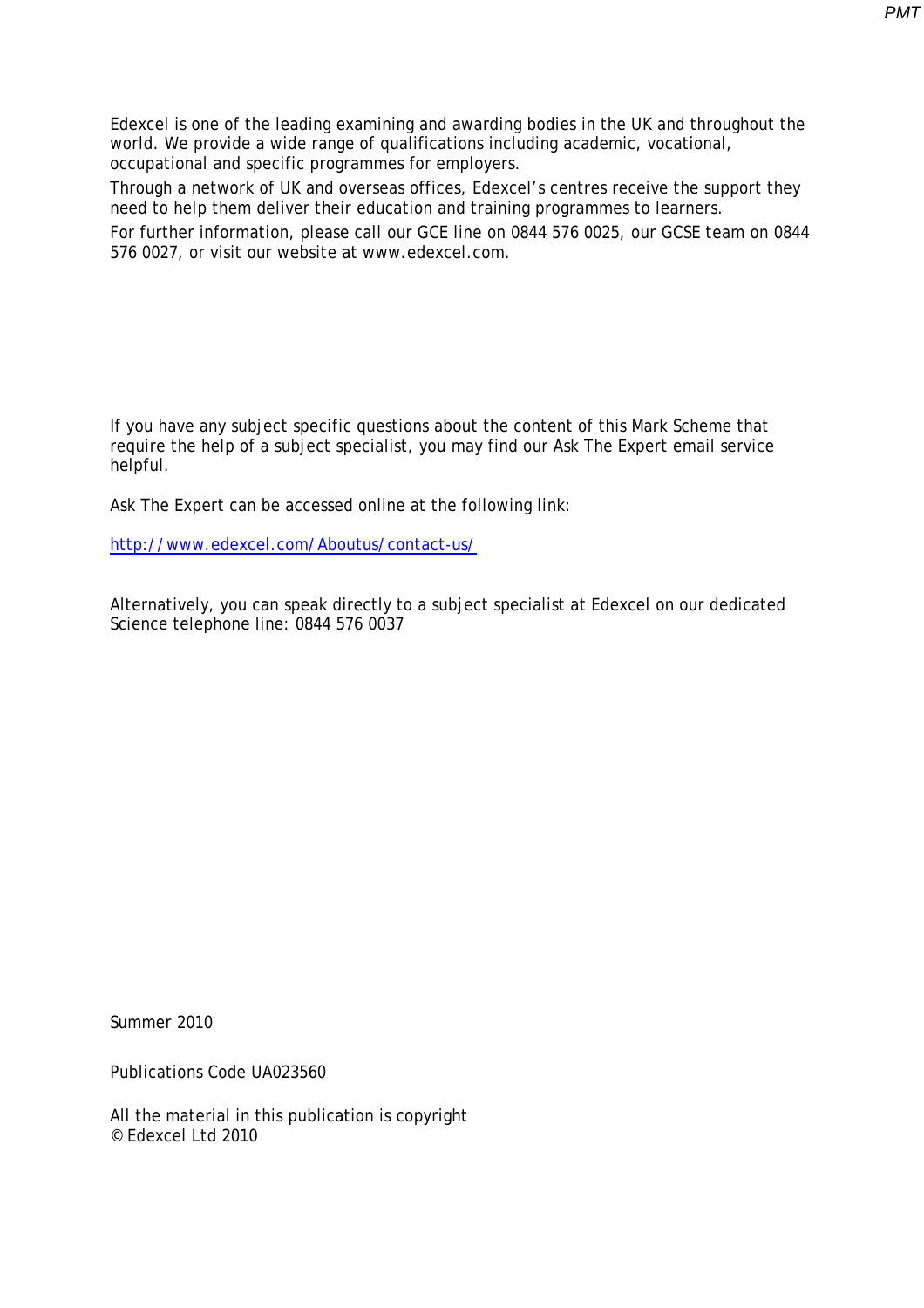*PMT*

## **General Marking Guidance**

- All candidates must receive the same treatment. Examiners must mark the first candidate in exactly the same way as they mark the last.
- Mark schemes should be applied positively. Candidates must be rewarded for what they have shown they can do rather than penalised for omissions.
- Examiners should mark according to the mark scheme not according to their perception of where the grade boundaries may lie.
- There is no ceiling on achievement. All marks on the mark scheme should be used appropriately.
- All the marks on the mark scheme are designed to be awarded. Examiners should always award full marks if deserved, i.e. if the answer matches the mark scheme. Examiners should also be prepared to award zero marks if the candidate's response is not worthy of credit according to the mark scheme.
- Where some judgement is required, mark schemes will provide the principles by which marks will be awarded and exemplification may be limited.
- When examiners are in doubt regarding the application of the mark scheme to a candidate's response, the team leader must be consulted.
- Crossed out work should be marked UNLESS the candidate has replaced it with an alternative response.

## **Quality of Written Communication**

Questions which involve the writing of continuous prose will expect candidates to:

- write legibly, with accurate use of spelling, grammar and punctuation in order to make the meaning clear
- select and use a form and style of writing appropriate to purpose and to complex subject matter
- organise information clearly and coherently, using specialist vocabulary when appropriate.

Full marks will be awarded if the candidate has demonstrated the above abilities.

Questions where QWC is likely to be particularly important are indicated (QWC) in the mark scheme, but this does not preclude others*.*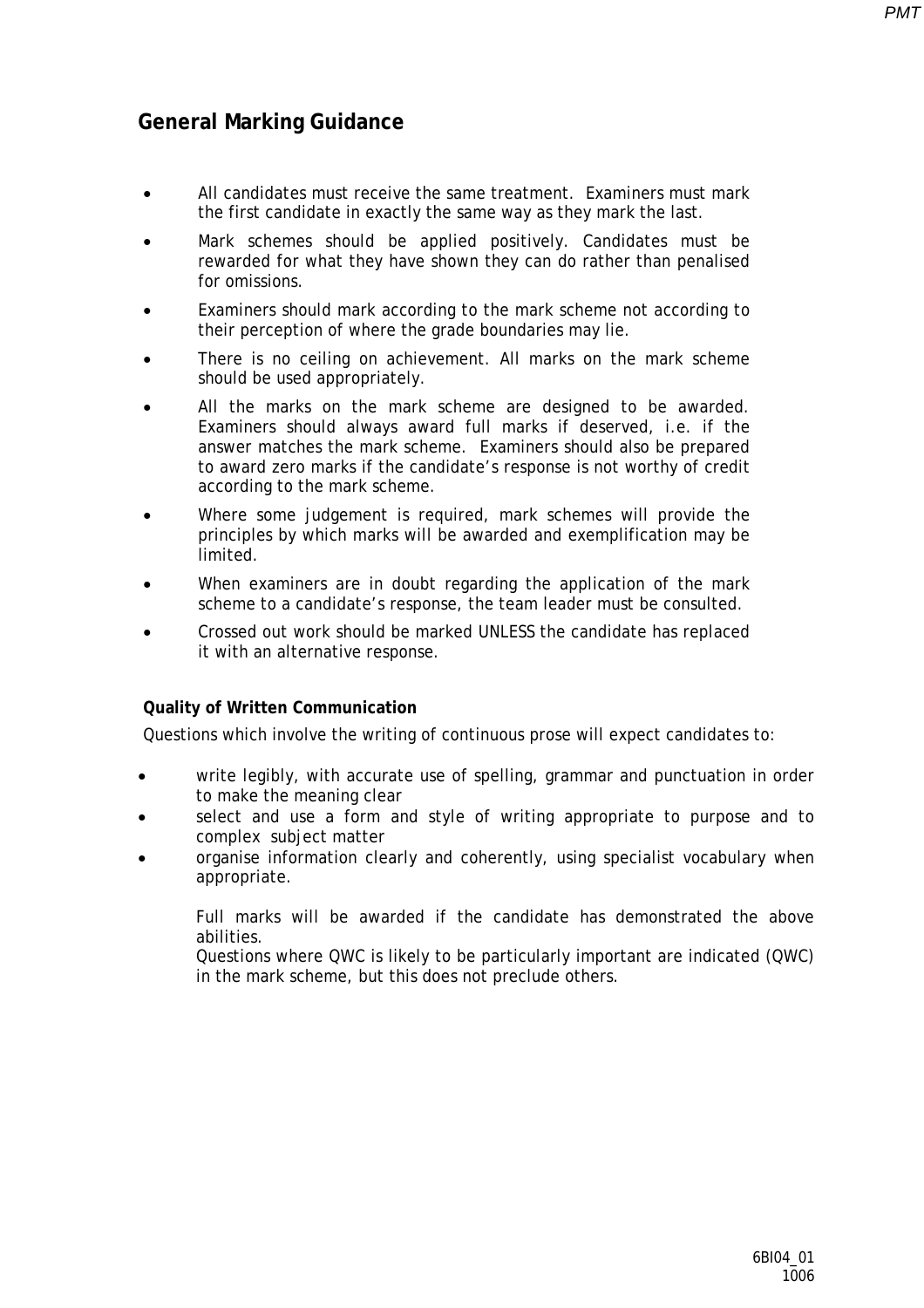## GENERAL INFORMATION

The following symbols are used in the mark schemes for all questions:

| Symbol             | Meaning of symbol                                                                                                                              |
|--------------------|------------------------------------------------------------------------------------------------------------------------------------------------|
| ; semi colon       | Indicates the end of a marking point                                                                                                           |
| eq                 | Indicates that credit should be given for other correct<br>alternatives to a word or statement, as discussed in the<br>Standardisation meeting |
| / oblique          | Words or phrases separated by an oblique are alternatives<br>to each other                                                                     |
| {} curly brackets  | Indicate the beginning and end of a list of alternatives<br>(separated by obliques) where necessary to avoid<br>confusion                      |
| () round brackets  | Words inside round brackets are to aid understanding of<br>the marking point but are not required to award the point                           |
| [] square brackets | Words inside square brackets are instructions or quidance<br>for examiners                                                                     |
| [CE] or [TE]       | Consecutive error / transferred error                                                                                                          |

#### **Crossed out work**

If a candidate has crossed out an answer and written new text, the crossed out work can be ignored. If the candidate has crossed out work but written no new text, the crossed out work for that question or part question should be marked, as far as it is possible to do so.

### **Spelling and clarity**

In general, an error made in an early part of a question is penalised when it occurs but not subsequently. The candidate is penalised once only and can gain credit in later parts of the question by correct reasoning from the earlier incorrect answer.

No marks are awarded specifically for quality of language in the written papers, except for the essays in the synoptic paper. Use of English is however taken into account as follows:

- the spelling of technical terms must be sufficiently correct for the answer to be unambiguous e.g. for amylase, 'ammalase' is acceptable whereas 'amylose' is not e.g. for glycogen, 'glicojen' is acceptable whereas 'glucagen' is not e.g. for ileum, 'illeum' is acceptable whereas 'ilium' is not e.g. for mitosis, 'mytosis' is acceptable whereas 'meitosis' is not
- candidates must make their meaning clear to the examiner to gain the mark.
- a correct statement that is contradicted by an incorrect statement in the same part of an answer gains no mark – irrelevant material should be ignored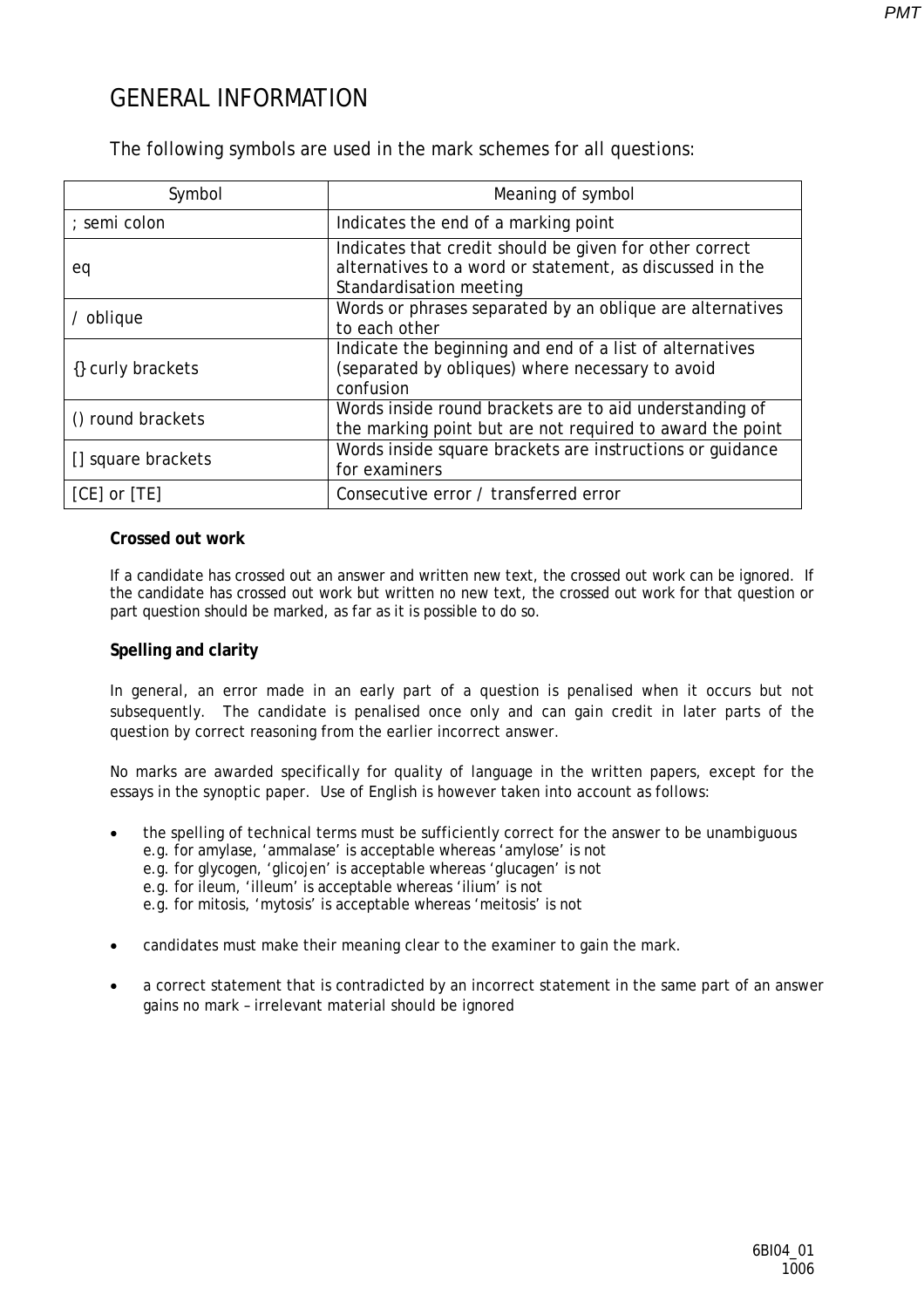| Question<br><b>Number</b> | Answer                                        | Mark |
|---------------------------|-----------------------------------------------|------|
| 1(a)                      | cross next to degree of muscle concentration; | (2)  |
|                           | cross next to signs of decomposition;         |      |

| Question      | Answer                                                                                                                                                                     | Mark       |
|---------------|----------------------------------------------------------------------------------------------------------------------------------------------------------------------------|------------|
| <b>Number</b> |                                                                                                                                                                            |            |
| 1(b)          | 1. idea of SD {measures / shows} {spread /<br>range $\ell$ eq} of data ;                                                                                                   |            |
|               | 2. Idea of most readings are within $\{+1 \times SD \}$<br>$\pm$ 2 x SD} e.g. approx 60% readings within<br>$(\pm)$ 1 x SD / approx 90% readings within $(\pm)$ 2 x<br>SD: |            |
|               | 3. idea that as length of time increases, SD<br>increase $/$ eq ;                                                                                                          |            |
|               | 4. idea of more variability (in temperature) as<br>time increases $/$ eq ;                                                                                                 |            |
|               | 5. comment on change in reliability of time of<br>death with time $\ell$ eq ;                                                                                              |            |
|               | 6. estimate (of time of death) can only be<br>within a $\{4/5/6/7\}$ hour period;                                                                                          | max<br>(4) |
|               | 7. use of manipulated data;                                                                                                                                                |            |

| Question | Answer                                         | Mark |
|----------|------------------------------------------------|------|
| Number   |                                                |      |
| 1(c)     | three from the following:                      |      |
|          | {(body) mass/ BMI / weight / eq}               |      |
|          | {(subcutaneous) fat /eq}                       |      |
|          | surface area,                                  |      |
|          | {ambient / eq } temperature                    |      |
|          | immersion in water                             |      |
|          | age (of person at death)                       |      |
|          | skin colour                                    |      |
|          | thickness of hair                              |      |
|          | gender                                         |      |
|          | clothing                                       |      |
|          | blood loss                                     |      |
|          | humidity                                       |      |
|          | air movement                                   |      |
|          | {core / body} temperature at time of death ;;; | (3)  |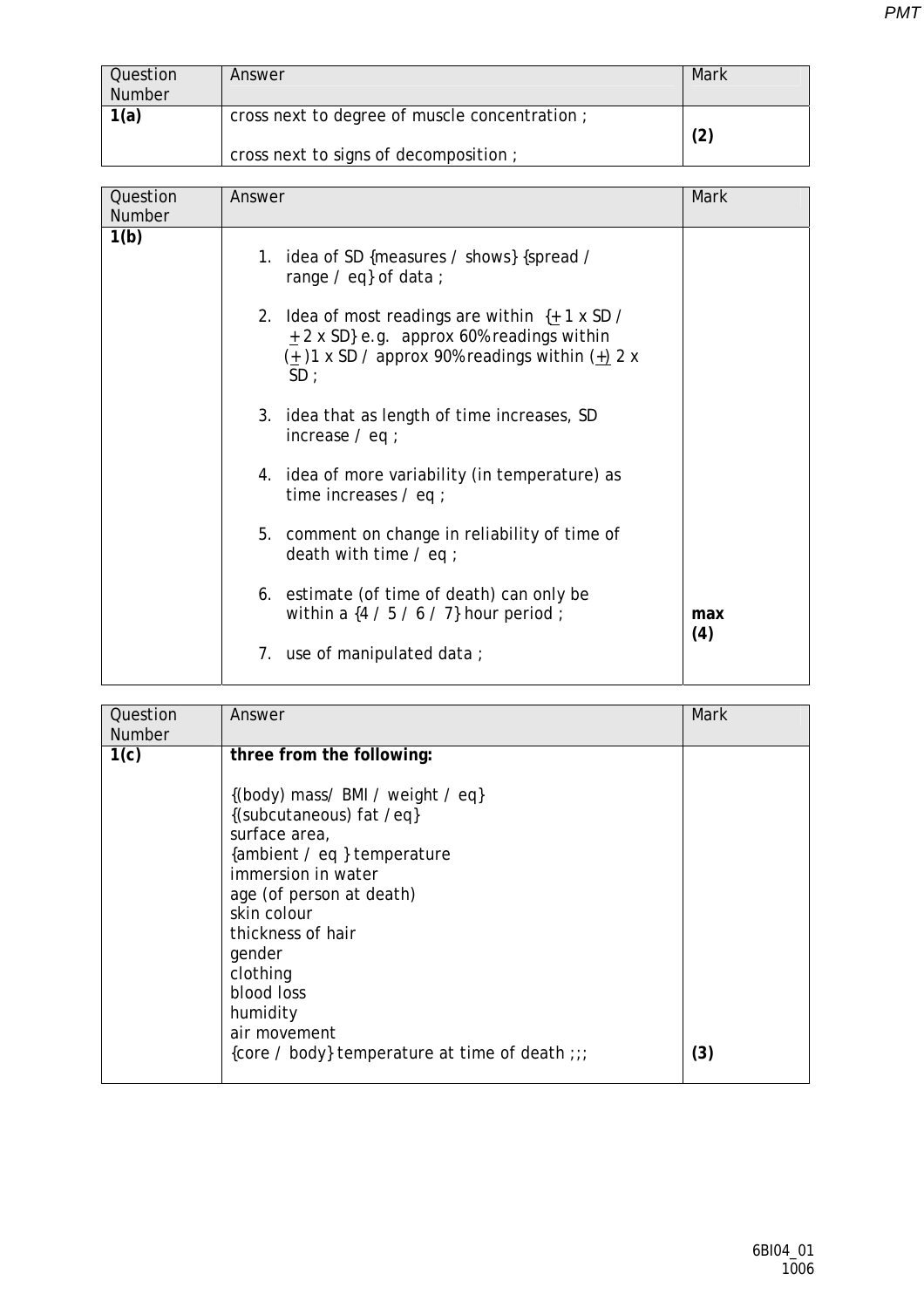| Question<br><b>Number</b> | Answer                                                                                     | Mark |
|---------------------------|--------------------------------------------------------------------------------------------|------|
| 2(a)                      | 1. idea of reflection $\colon$                                                             |      |
|                           | 2. reference. to {incorrect / eq } {wavelength /<br>colour / frequency $\}$ ;              |      |
|                           | 3. idea of {not hitting the {chloroplast /<br>chlorophyll} / it is transmitted ;           | max  |
|                           | 4. idea of light being in excess e.g. at max.<br>photosynthesis so more light can be used; | (2)  |

| Question | Answer                                                                                        | Mark |
|----------|-----------------------------------------------------------------------------------------------|------|
| Number   |                                                                                               |      |
| 2(b)(i)  | {joules / energy} per {square metre / metre squared<br>/(unit) area} per {year / unit time} ; |      |
|          |                                                                                               |      |

| Question<br><b>Number</b> | Answer                                                                                            | Mark              |
|---------------------------|---------------------------------------------------------------------------------------------------|-------------------|
| 2(b)(ii)                  | Award 2 marks for correct answer (84.8 / 84.84)<br>1. correct subtraction $(24.4 - 3.7 / 20.7)$ ; |                   |
|                           | 2. correct multiplication by $100 \div 24.4$ ;<br>[consequential errors apply]                    | $\left( 2\right)$ |

| Question<br><b>Number</b> | Answer | Mark           |
|---------------------------|--------|----------------|
| 2(b)(iii)                 | B      | $\overline{A}$ |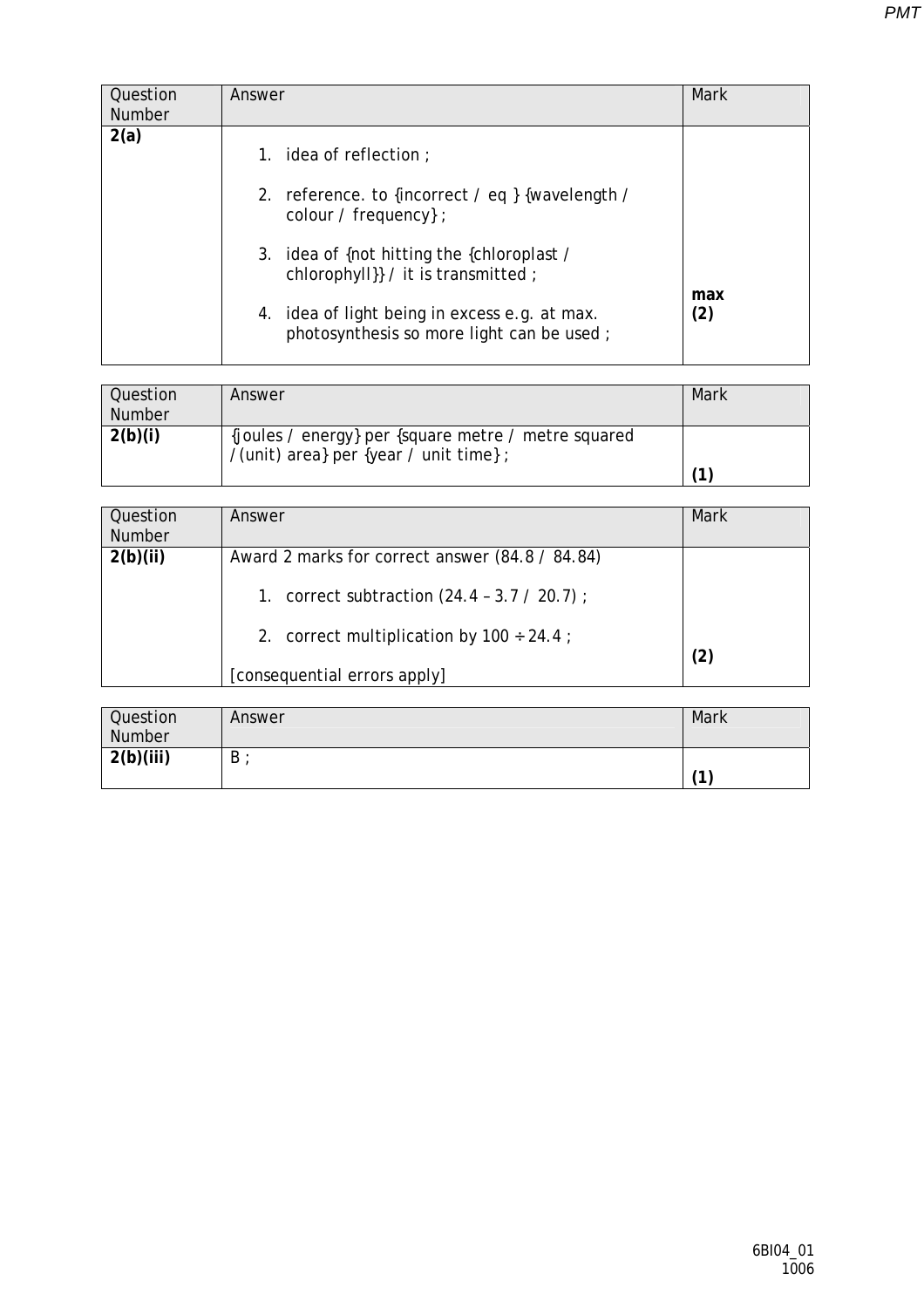| Question<br><b>Number</b> | Answer                                                                                                                              | Mark       |
|---------------------------|-------------------------------------------------------------------------------------------------------------------------------------|------------|
| 2(c) [QWC]                | (QWC - Spelling of technical terms (shown in italics)<br>must be correct and the answer must be organised in<br>a logical sequence) |            |
|                           | 1. reference to {thylakoids / thylakoid<br>(membranes) };                                                                           |            |
|                           | 2. in $\{gramum / \, granab \}$ ;                                                                                                   |            |
|                           | (light energy) raises energy level of electrons<br>3.<br>/ {chlorophyll / electrons}excited / eq ;                                  |            |
|                           | 4. electrons released from {chlorophyll<br>/photosystem / eq} / eq ;                                                                |            |
|                           | 5. reference to <i>electron</i> {carrier / eq} ;                                                                                    |            |
|                           | 6. reference to series of {redox / oxidation &<br>reduction / eq} reactions ;                                                       |            |
|                           | 7. reference to energy level of <i>electrons</i> {falls /<br>$eq$ ;                                                                 |            |
|                           | 8. reference to {synthesise ATP from ADP +P /<br>phosphorylate ADP};                                                                |            |
|                           | 9. reference to <i>photophosphorylation</i> ;                                                                                       |            |
|                           | 10. reference to ATP {synthetase / synthase /                                                                                       |            |
|                           | 11. reference to { <i>chemiosmosis / eq</i> };                                                                                      |            |
|                           | 12. idea of <i>electrons</i> from { <i>photolysis</i> / eq} used<br>to replace those lost;                                          |            |
|                           | 13. reference to involvement of {accessory<br>pigments / named example} ;                                                           | max<br>(6) |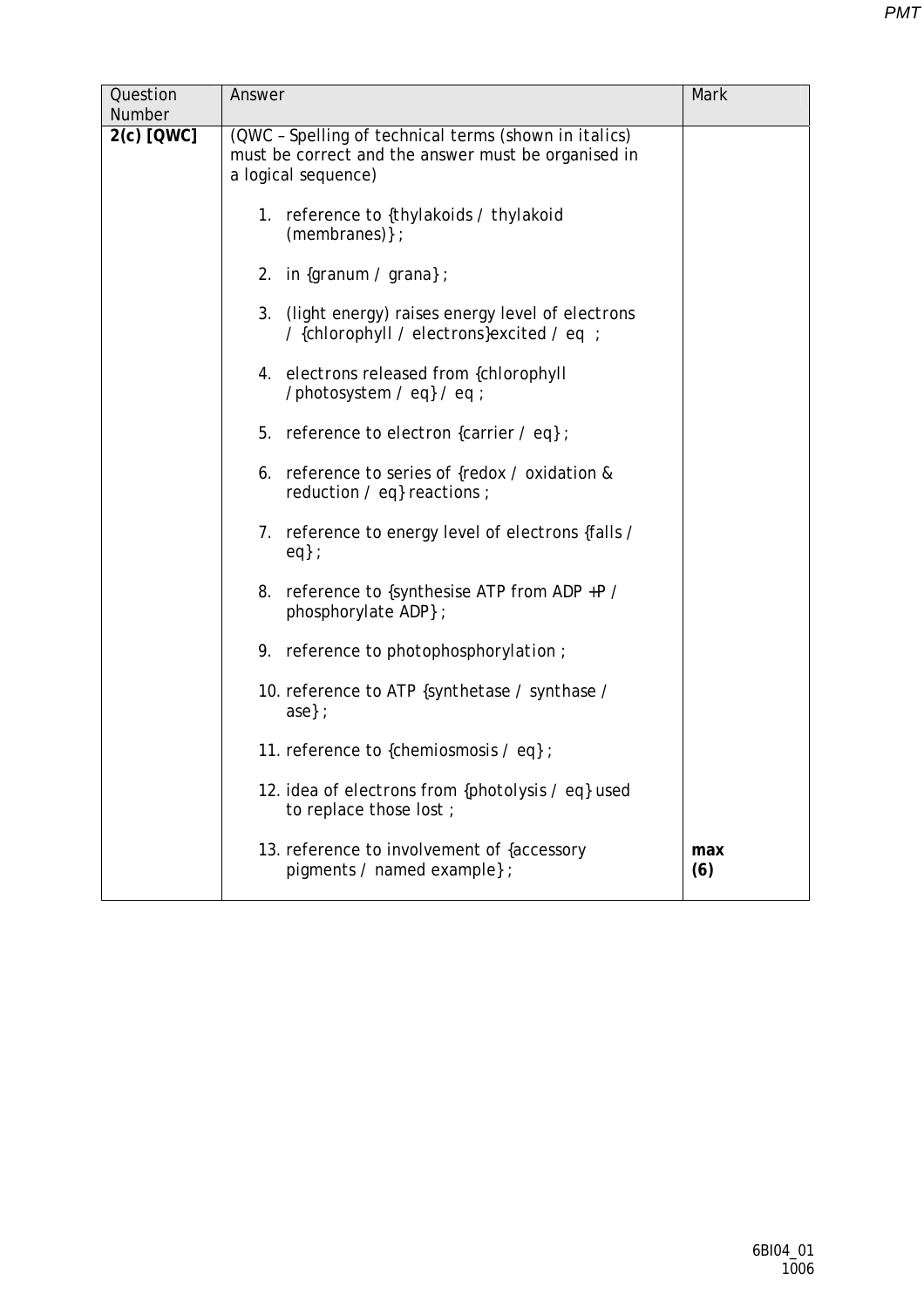| Question | Answer | Mark |
|----------|--------|------|
| Number   |        |      |
| 3(a)(i)  | ◡      |      |
|          |        |      |

| Question<br>Number | Answer | Mark           |
|--------------------|--------|----------------|
| 3(a)(ii)           | ັ      | $\overline{A}$ |

| Question<br><b>Number</b> | Answer        | Mark |
|---------------------------|---------------|------|
| 3(b)(i)                   | temperature ; | 74   |

| Question<br>Number | Answer                                                                                                                                                                                                                                                                                                                                                                                                                                                                                                                                                                                                                                                                                                                                                                                                                         | Mark       |
|--------------------|--------------------------------------------------------------------------------------------------------------------------------------------------------------------------------------------------------------------------------------------------------------------------------------------------------------------------------------------------------------------------------------------------------------------------------------------------------------------------------------------------------------------------------------------------------------------------------------------------------------------------------------------------------------------------------------------------------------------------------------------------------------------------------------------------------------------------------|------------|
| 3(b)(ii)           | 1. rate of growth increases as temperature<br>increases {between 13°C and 22°C / up to<br>$22^{\circ}C$ } ;<br>2. rate of growth decreases {between 22°C and<br>25°C / above 22°C};<br>3. use of manipulated data to support above<br>e.g. increases by $\{0.7$ $(a.u.)$ / 4.5 times},<br>decreases by 0.1 (a.u.) ;<br>4. reference to enzymes involved (in growth);<br>5. molecules {move about more / have more<br>kinetic energy}, as temperature increases ;<br>6. (therefore) {enzyme and substrate<br>(molecules) collide more / rate of enzyme-<br>substrate complexes formation increases} as<br>temperature increases ;<br>7. correct reference to denaturation of some<br>{enzyme / protein / eq} (molecules) ;<br>8. (therefore) rate of {growth / reactions}<br>decreases as fewer enzyme molecules<br>available : | max<br>(4) |
|                    |                                                                                                                                                                                                                                                                                                                                                                                                                                                                                                                                                                                                                                                                                                                                                                                                                                |            |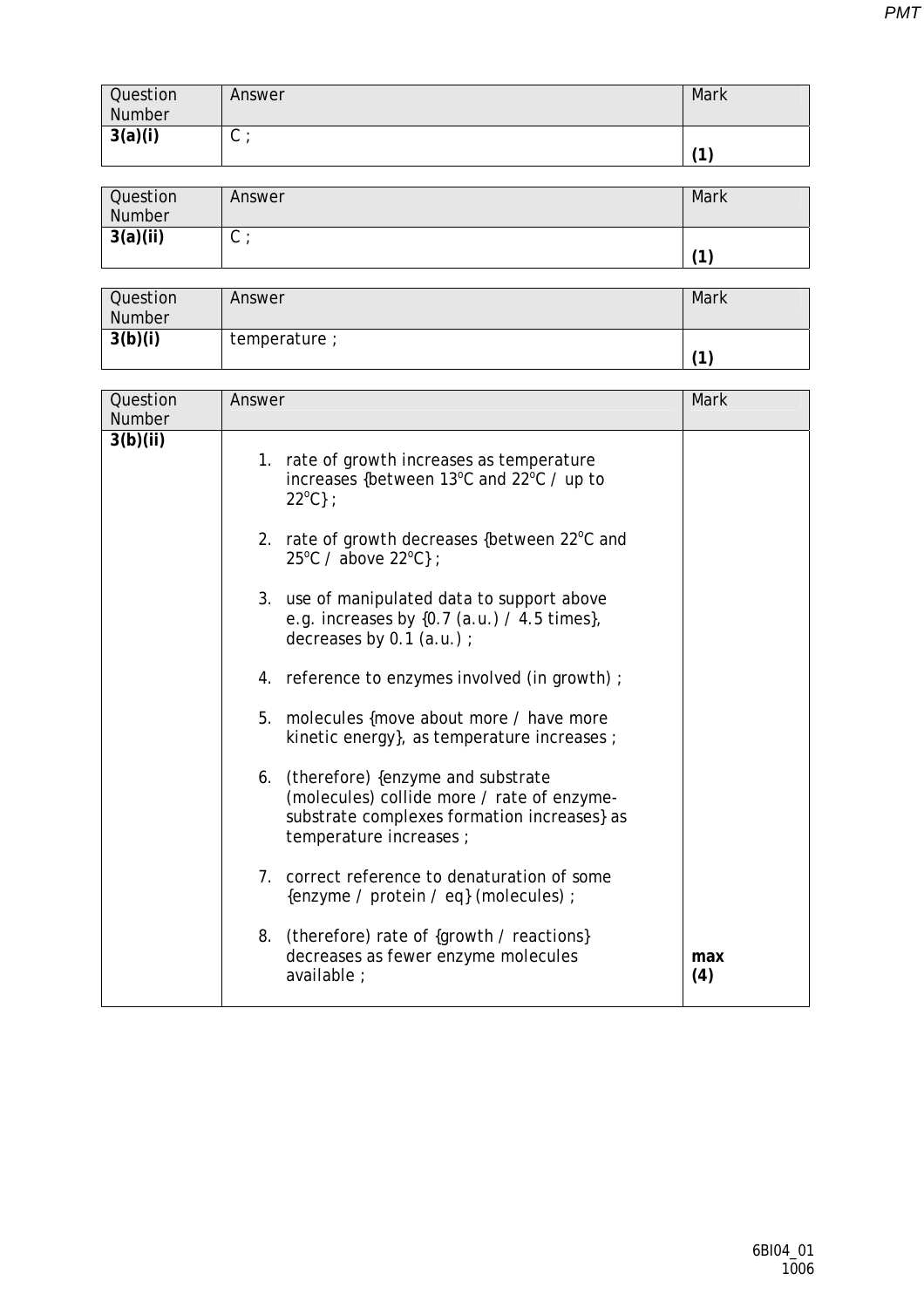| Answer                                                                                             | Mark       |
|----------------------------------------------------------------------------------------------------|------------|
| 1. idea that (each temperature) has same light<br>intensity $\cdot$                                |            |
| 2. correct reference to must be above<br>{threshold / compensation point};                         |            |
| 3. (below which) no net photosynthesis takes<br>place $/$ eq ;                                     |            |
| 4. reference to {so light is not limiting factor /<br>so temperature is the limiting factor $\chi$ |            |
| 5. photosynthesis produces {material / eq}<br>needed for growth / eq ;                             | max<br>(3) |
|                                                                                                    |            |

| Question<br>Number | Answer                                                                                                                                                       | <b>Mark</b> |
|--------------------|--------------------------------------------------------------------------------------------------------------------------------------------------------------|-------------|
| 3(b)(iv)           | {wavelength / colour / frequency} of light ;<br>1.<br>2. $CO2 concentration / eq$ ;<br>3. $pH / eq$ (of solution) ;<br>4. reference to {mineral $\ell$ eq} ; | max<br>(2)  |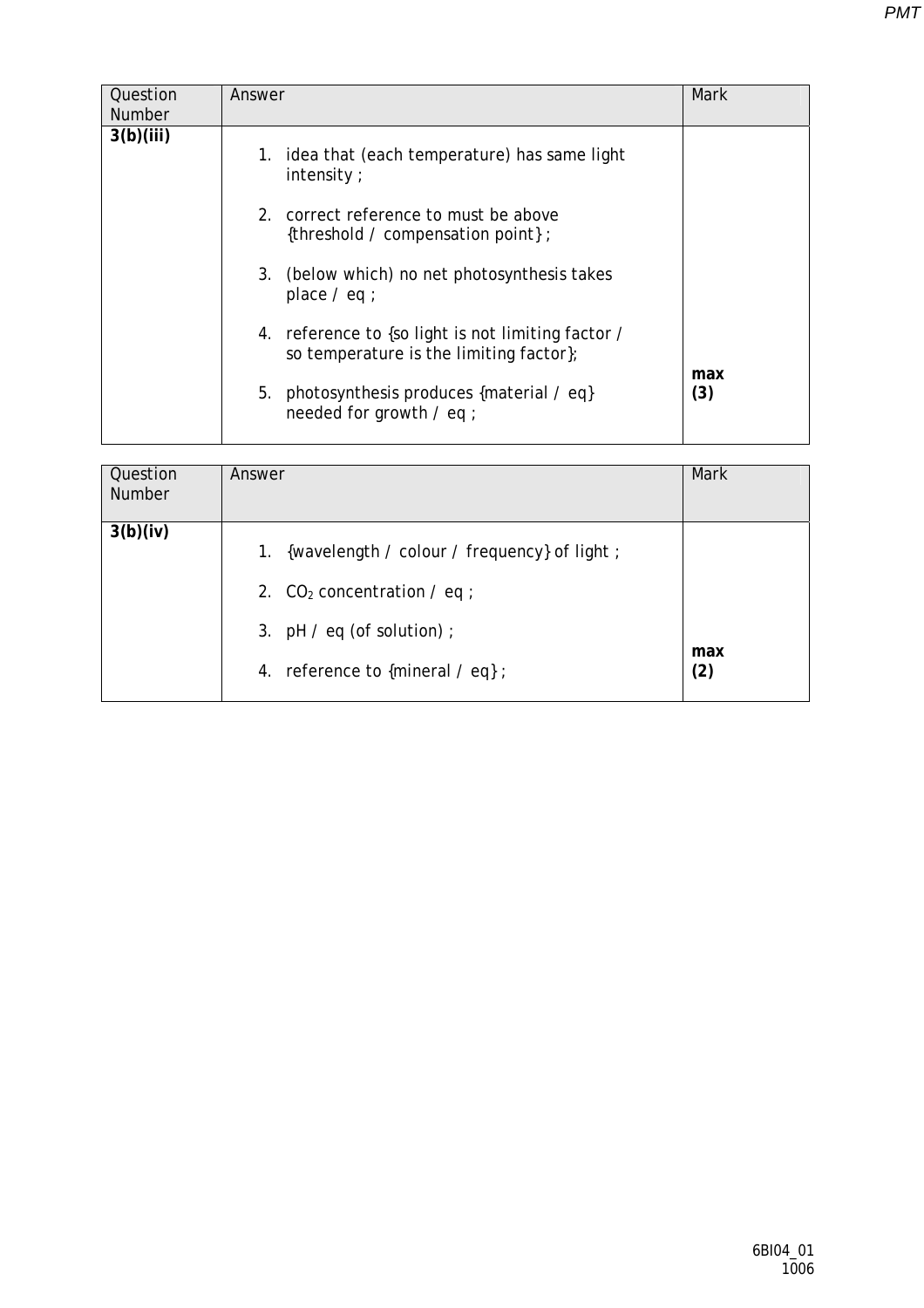| Question<br>Number | Answer | Mark |
|--------------------|--------|------|
| 4(a)(i)            | ⌒<br>◡ |      |

| Question<br>Number | Answer | <b>Mark</b> |
|--------------------|--------|-------------|
| 4(a)(ii)           | A      | 11          |

| Question<br><b>Number</b> | Answer                                                                                                                                                                                            | Mark |
|---------------------------|---------------------------------------------------------------------------------------------------------------------------------------------------------------------------------------------------|------|
| 4(b)(i)                   | $D =$ antigens / (glyco)proteins ;<br>$E = B$ {lymphocytes / cells} / plasma cells ;<br>$F =$ antibodies / immunoglobulins ;<br>$G =$ macrophage / phagocyte / eq ;<br>$H =$ enzymes / lysozyme ; | (5)  |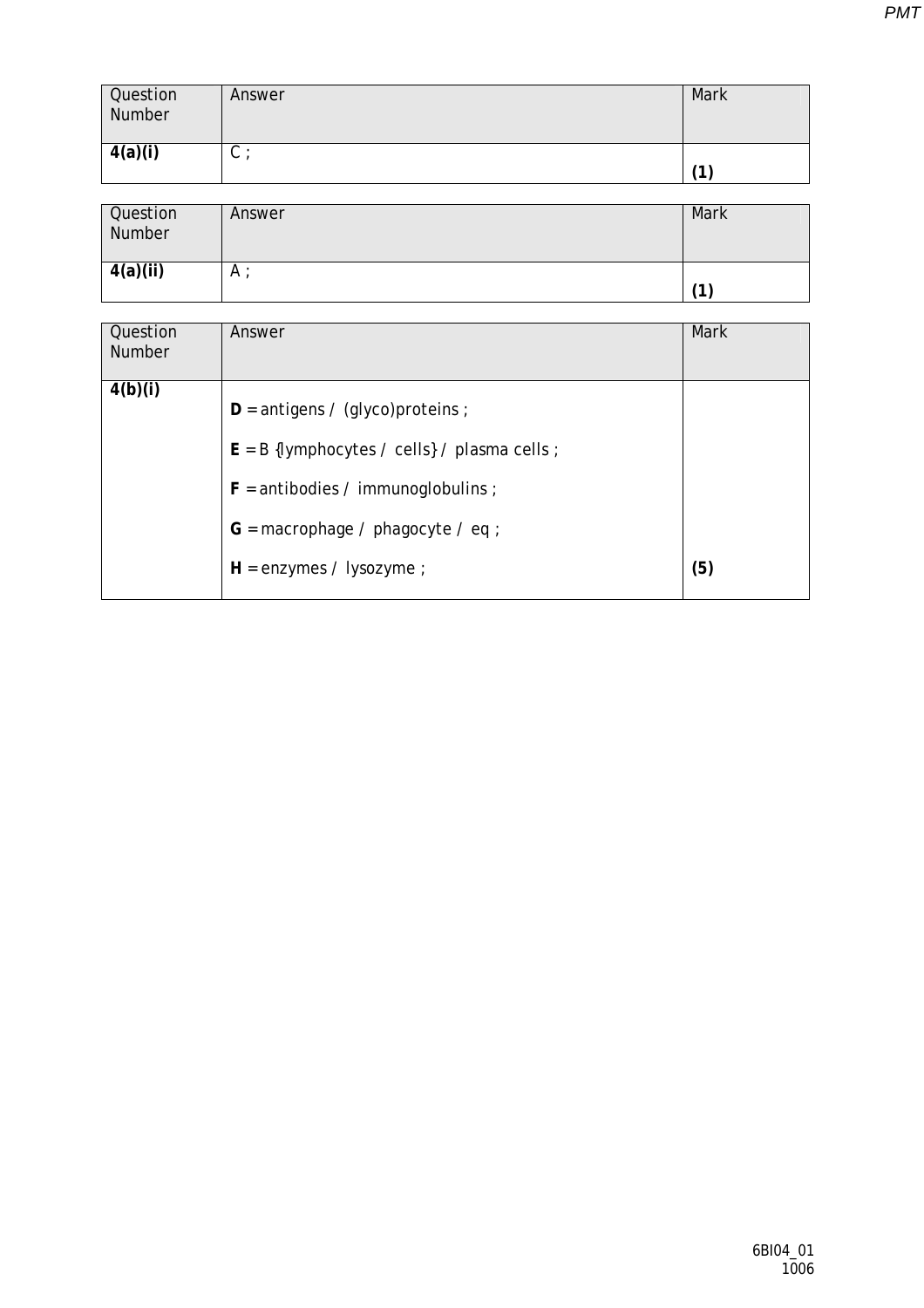| Question<br>Number | Answer                                                                                 | Mark       |
|--------------------|----------------------------------------------------------------------------------------|------------|
| 4(b)(ii)           | 1. reference to protein nature of {antigens /<br>antibodies };                         |            |
|                    | 2. antigens are specific (to each bacteria) $/$ eq ;                                   |            |
|                    | 3. antibodies need to be {complementary /<br>specific} (to the antigen) ;              |            |
|                    | 4. idea that {binding $\neq$ eq} can take place ;                                      |            |
|                    | 5 <sub>1</sub><br>(some bacteria) have {different / changed}<br>antigens $/$ eq ;      |            |
|                    | 6. idea that this is a primary infection;                                              |            |
|                    | 7. reference to {mucus / slime} {coat / capsule}<br>(of bacterial cells) ;             |            |
|                    | 8. idea that some bacteria are inside body cells                                       |            |
|                    | 9. idea of antibodies already present e.g. from<br>passive immunity or breast feeding; | max<br>(3) |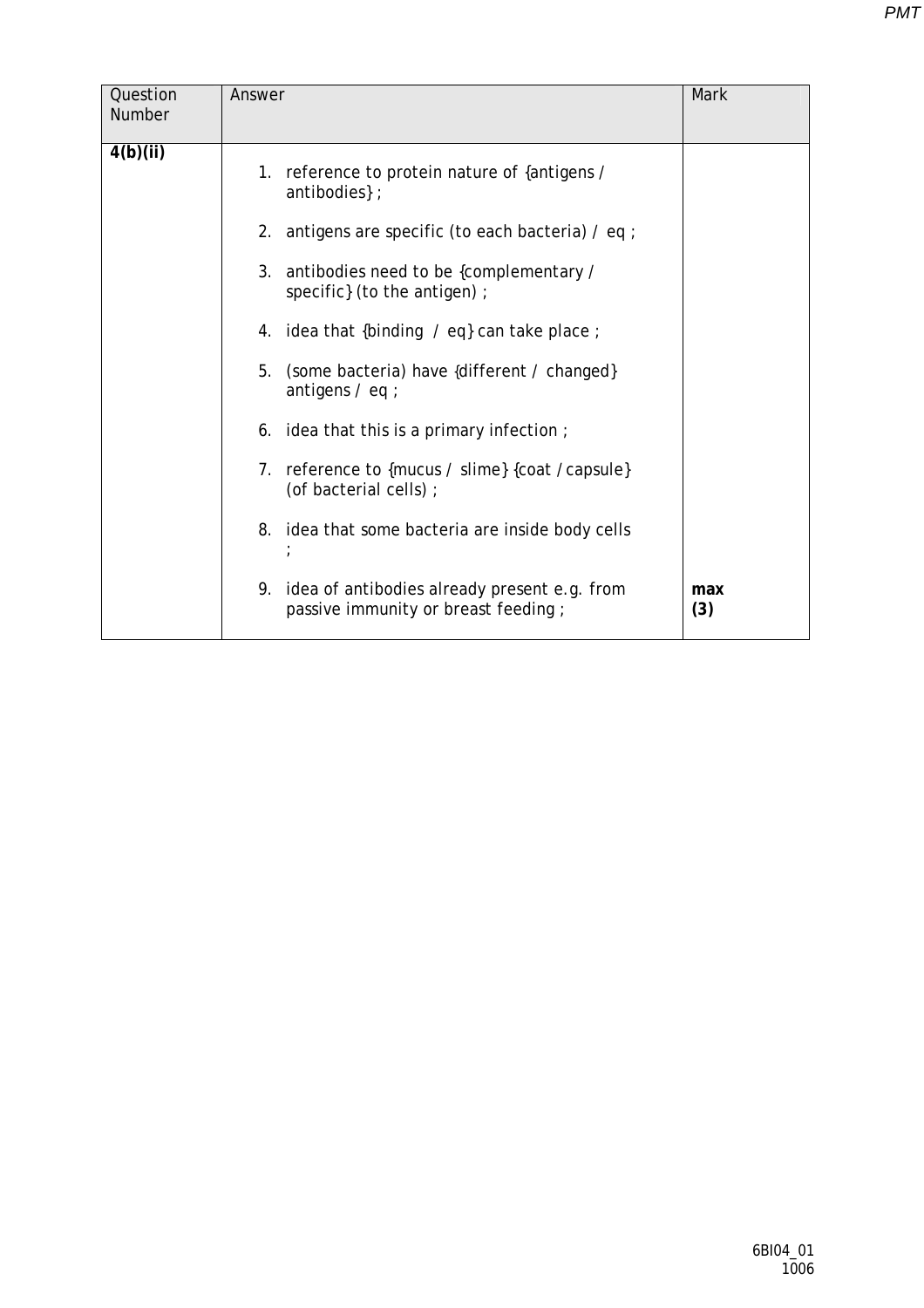| Question<br>Number | Answer                                                       |                    |                    |                            | Mark |
|--------------------|--------------------------------------------------------------|--------------------|--------------------|----------------------------|------|
| 5(a)               |                                                              |                    |                    |                            |      |
|                    | Description                                                  | <b>DNA</b><br>only | <b>RNA</b><br>only | <b>Both DNA</b><br>and RNA |      |
|                    | Polymer formed<br>from a single strand<br>of nucleotides     |                    |                    |                            |      |
|                    | Pentose present in<br>the nucleotides                        |                    |                    |                            |      |
|                    | Adenine, cytosine,<br>guanine and<br>thymine present         |                    |                    |                            |      |
|                    | Nucleotides linked<br>by phosphodiester<br>bonds             |                    |                    |                            |      |
|                    | all rows correct 2 marks<br>two or three rows correct 1 mark |                    |                    |                            | (2)  |

| Question<br><b>Number</b> | Answer                                                                                                                                                                                                                                                                                                                                                                                | Mark       |
|---------------------------|---------------------------------------------------------------------------------------------------------------------------------------------------------------------------------------------------------------------------------------------------------------------------------------------------------------------------------------------------------------------------------------|------------|
| 5(b)(i)                   | 1. DNA strands {separate / unzip / eq} ;<br>2. idea that one DNA {strand / eq} used as<br>template (to form mRNA) / eq ;<br>3. from free nucleotides $\ell$ eq ;<br>4. reference to complementary base pairing;<br>5. reference to hydrogen bonding;<br>6. correct reference to {RNA-polymerase / DNA<br>helicase $\}$ :<br>7. credit correct sequence of bases on {mRNA /<br>$DNA};$ | max<br>(3) |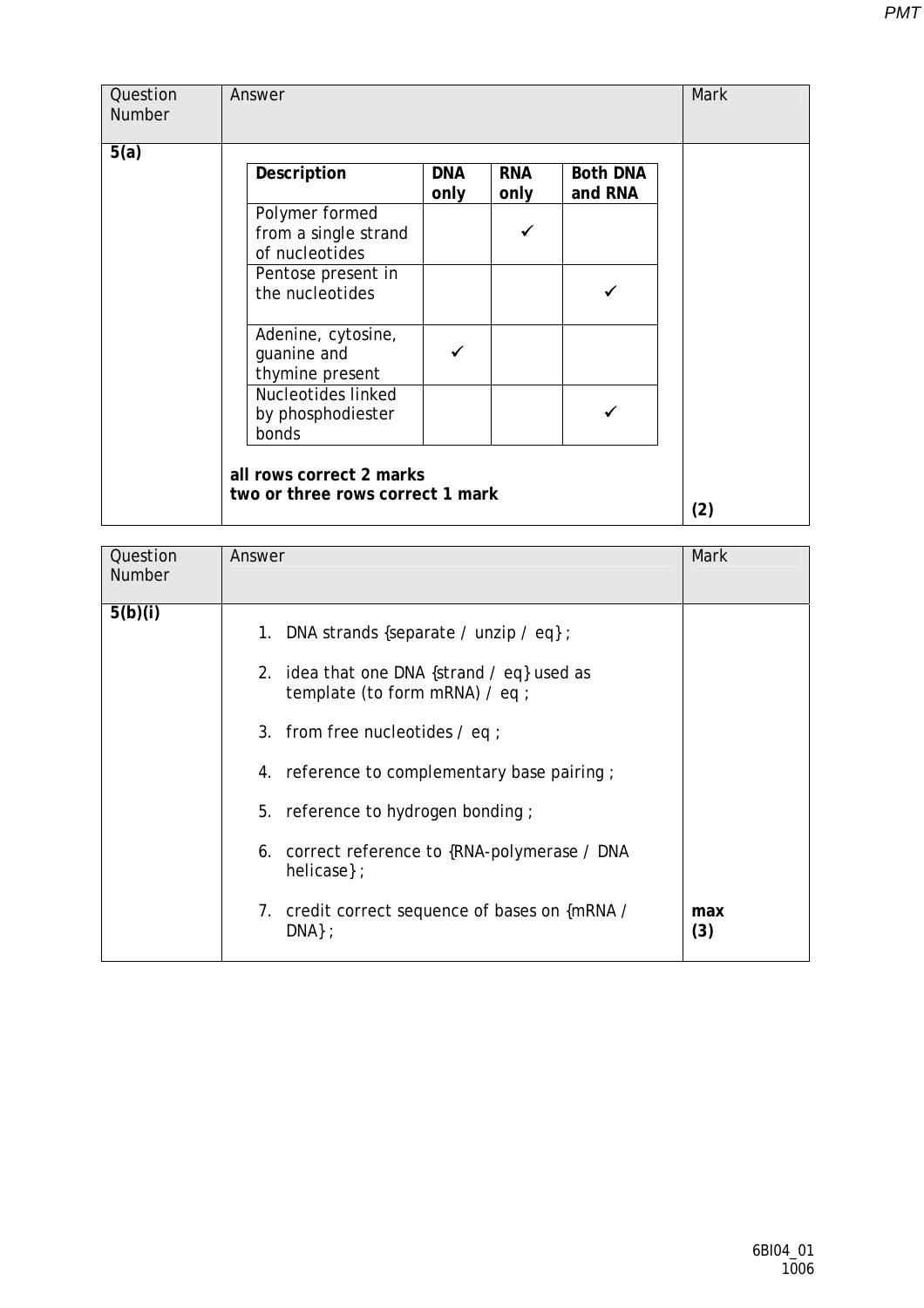| Question<br><b>Number</b> | Answer                                                                                                                            | <b>Mark</b> |
|---------------------------|-----------------------------------------------------------------------------------------------------------------------------------|-------------|
| 5(b)(ii)                  |                                                                                                                                   |             |
|                           | 1. reference to specific amino acid attachment<br>to $tRNA$ ;                                                                     |             |
|                           | 2. idea that anticodon (on tRNA) {attaches /<br>binds / lines up / eq} to the {codon / triplet}<br>on mRNA ;                      |             |
|                           | 3. example quoted using the information in the<br>diagram e.g. tRNA with alanine has CGA<br>anticodon which binds to GCU on mRNA; |             |
|                           | 4. idea that two tRNA held in ribosome (at any<br>one time) $\cdot$                                                               |             |
|                           | 5. reference to formation of peptide {bonds /<br>links} (between adjacent amino acids) ;                                          | max         |
|                           | 6. reference to peptidyl transferase;                                                                                             | (3)         |

| Question<br><b>Number</b> | Answer                                                                                                                                          | Mark       |
|---------------------------|-------------------------------------------------------------------------------------------------------------------------------------------------|------------|
| 5(c)                      | stop codon;<br>1.<br>2. used to end the {sequencing / further<br>attachment of tRNA / eq} ;<br>3. release of the {polypeptide / ribosome} /eq ; | max<br>(2) |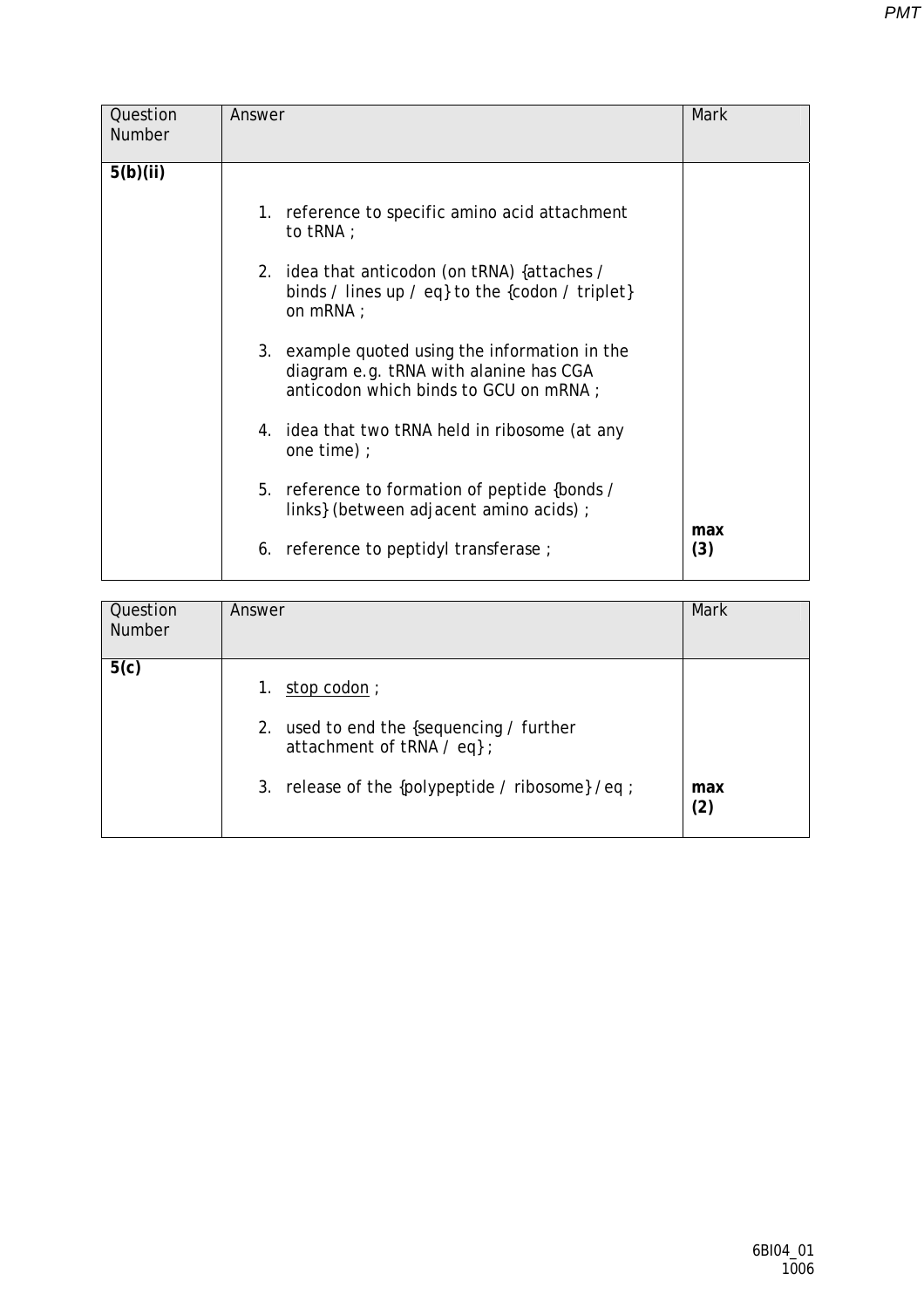| Question<br><b>Number</b> | Answer                                                                                                                                                                                                      | <b>Mark</b> |
|---------------------------|-------------------------------------------------------------------------------------------------------------------------------------------------------------------------------------------------------------|-------------|
| 6(a)                      | 1. idea that individuals of a species can<br>{interbreed $\angle$ eq};<br>2. to produce fertile {offspring $\ell$ eq};<br>3. the {hybrids / offspring} can flower and<br>produce viable seeds $\angle$ eq ; | max<br>(3)  |

| Question<br>Number | Answer                                                               | <b>Mark</b> |
|--------------------|----------------------------------------------------------------------|-------------|
| 6(b)(i)            | 1. {variety $\ell$ eq} of alleles ;<br>2. in a gene pool $\ell$ eq ; | (2)         |

| Question<br><b>Number</b> | Answer                                                                                                                               | Mark       |
|---------------------------|--------------------------------------------------------------------------------------------------------------------------------------|------------|
| 6(b)(ii)                  | 1. different alleles in each of the two<br>{populations $\angle$ eq} ;                                                               |            |
|                           | 2. each {population / species} is adapted to live<br>{in different environmental conditions / at<br>different altitudes $\ell$ eq} ; |            |
|                           | 3. there will have been different mutations in<br>each population ;                                                                  |            |
|                           | 4. reference to alleles from different {species}<br>/eq } will mix / hybrids receive alleles from<br>both { species / eq} ;          | max<br>(2) |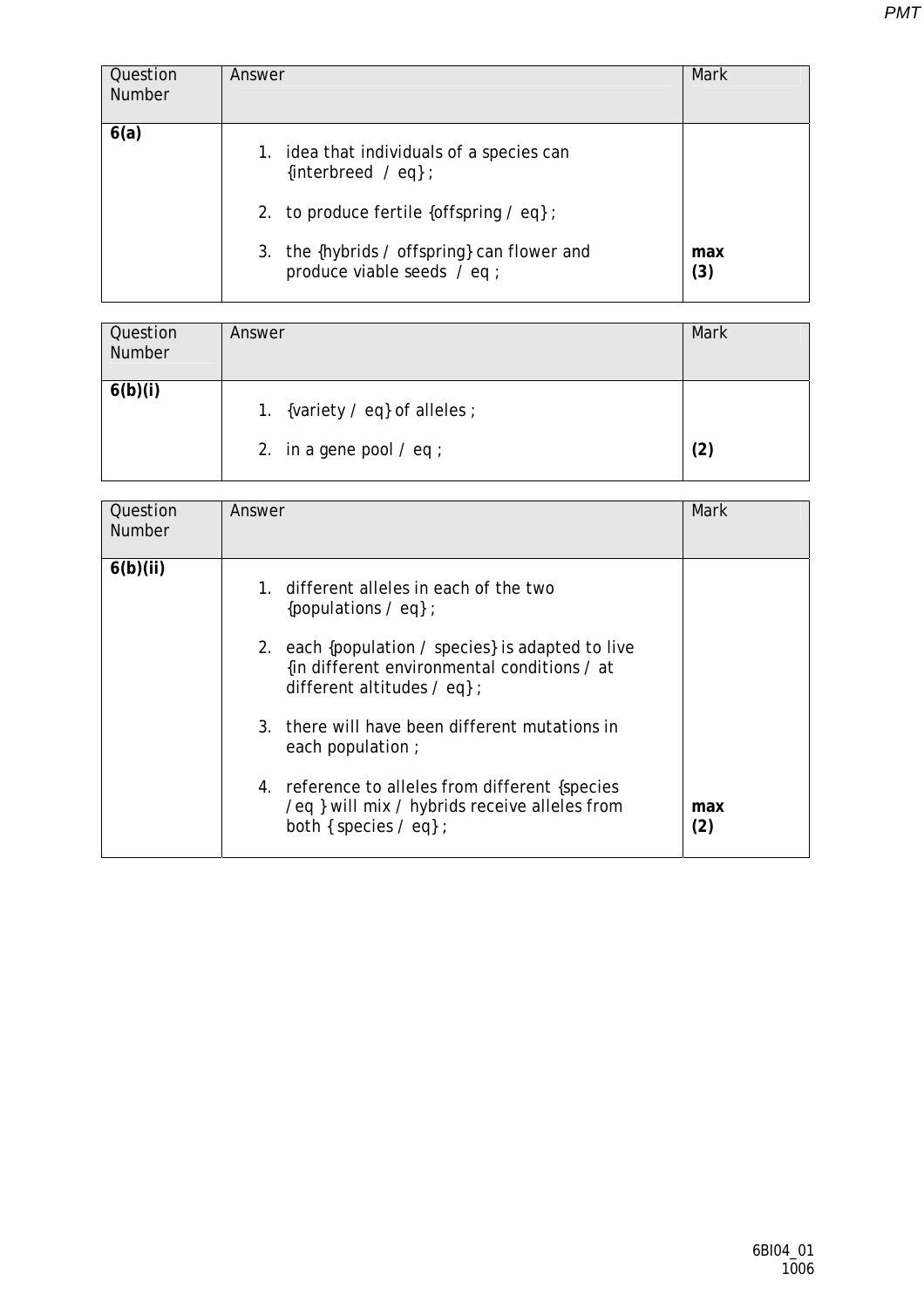| Question<br>Number | Answer                                                                                                                   | Mark       |
|--------------------|--------------------------------------------------------------------------------------------------------------------------|------------|
| $*6(c)$ QWC        | (QWC - Spelling of technical terms must be correct<br>and the answer must be organised in a logical<br>sequence)         |            |
|                    | 1. reference to original population increasing in<br>size and spreading into a wider diversity of<br>{habitats $/$ eq} ; |            |
|                    | 2. reference to mutations;                                                                                               |            |
|                    | 3. leading to diversity in flowering times / eq ;                                                                        |            |
|                    | 4. (and) other plant features / eq;                                                                                      |            |
|                    | 5. reference to reproductive isolation;                                                                                  |            |
|                    | 6. restriction in gene flow / eq ;                                                                                       |            |
|                    | 7. between extremes of population $\ell$ eq ;                                                                            |            |
|                    | 8. reference to different environmental factors in<br>each region ;                                                      |            |
|                    | 9. each region has different selection pressures<br>$/$ eq ;                                                             |            |
|                    | 10. idea of plants adapted to a region;                                                                                  |            |
|                    | 11. reference to survival and breeding;                                                                                  |            |
|                    | 12. reference to change in allele frequencies<br>(over time) ;                                                           |            |
|                    | 13. (leads to) differences between gene pools /<br>eq:                                                                   | max<br>(6) |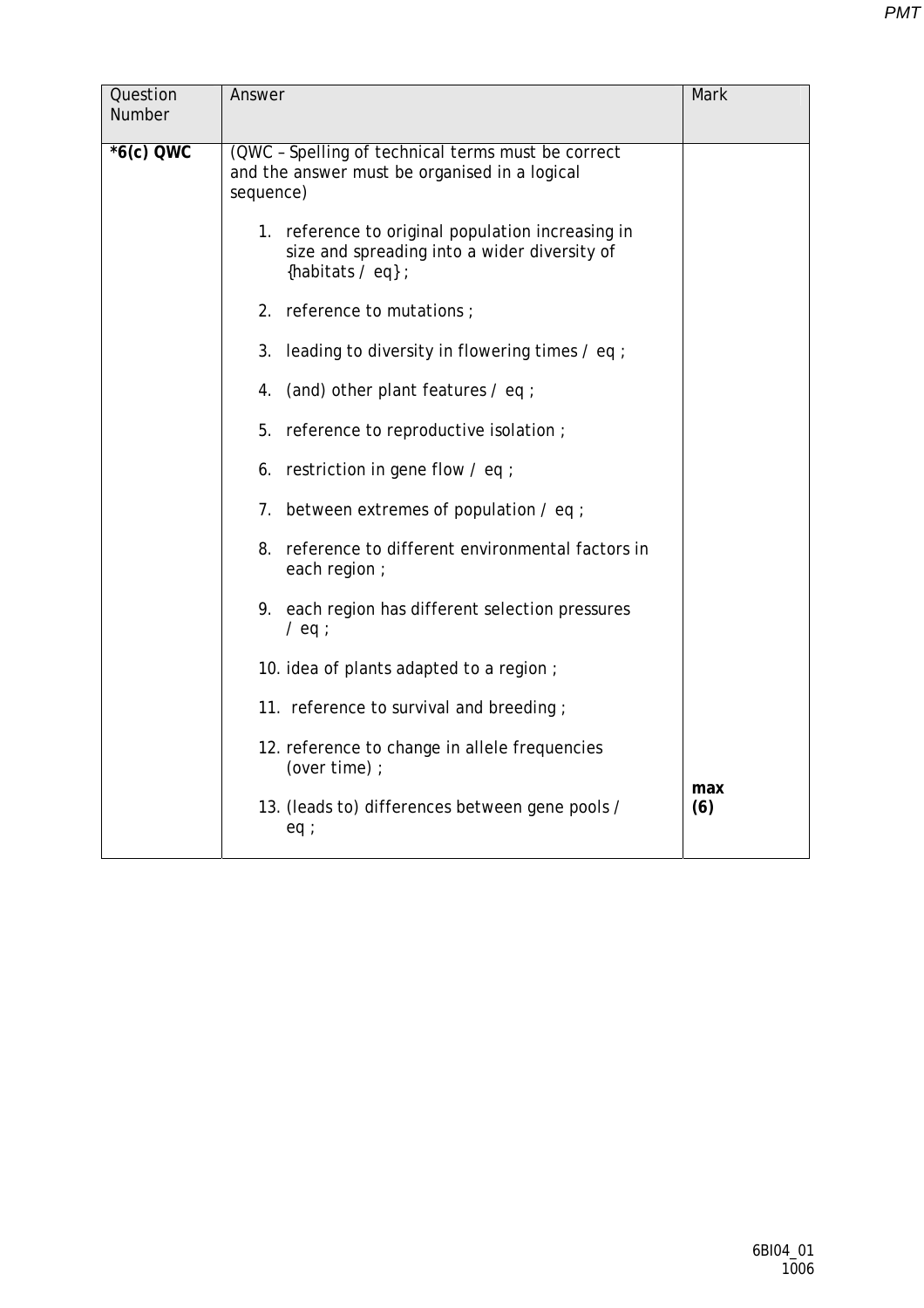| Question<br><b>Number</b> | Answer                                                                                                                                 | Mark       |
|---------------------------|----------------------------------------------------------------------------------------------------------------------------------------|------------|
| 7(a)                      | 1. reference to {carbon / organic / eq}<br>compounds in plant material;<br>2. idea that digestion provides respiratory<br>substrates : |            |
|                           | 3. carbon dioxide released (from respiration);                                                                                         |            |
|                           | 4. (this carbon dioxide is) available for<br>photosynthesis;                                                                           | max<br>(3) |
|                           | 5. reference to woodlice {eaten / decompose};                                                                                          |            |

| Question<br>Number | Answer       | Mark |
|--------------------|--------------|------|
| 7(b)(i)            | $^{\circ}$ A |      |

| Question<br>Number | Answer                                                                                                                                                                                                                                                                                                                               | <b>Mark</b> |
|--------------------|--------------------------------------------------------------------------------------------------------------------------------------------------------------------------------------------------------------------------------------------------------------------------------------------------------------------------------------|-------------|
| 7(b)(ii)           | 1. {wavelength / colour / frequency} of light ;<br>2. light intensity $\prime$ shading;<br>temperature;<br>3.<br>4. moisture content of {air / substratum / eq} /<br>humidity $\cdot$<br>5. {pH / chemical composition / eq} of<br>{substratum $\ell$ eq} ;<br>6. air currents / wind / eq ;<br>7. texture of substratum $\ell$ eq ; |             |
|                    | 8. reference to {oxygen / carbon / methane} ;                                                                                                                                                                                                                                                                                        | max<br>(2)  |

| Question<br>Number | Answer                                                    | Mark |
|--------------------|-----------------------------------------------------------|------|
| 7(c)(i)            | 10<br>All three answers correct to 1 significant figure ; |      |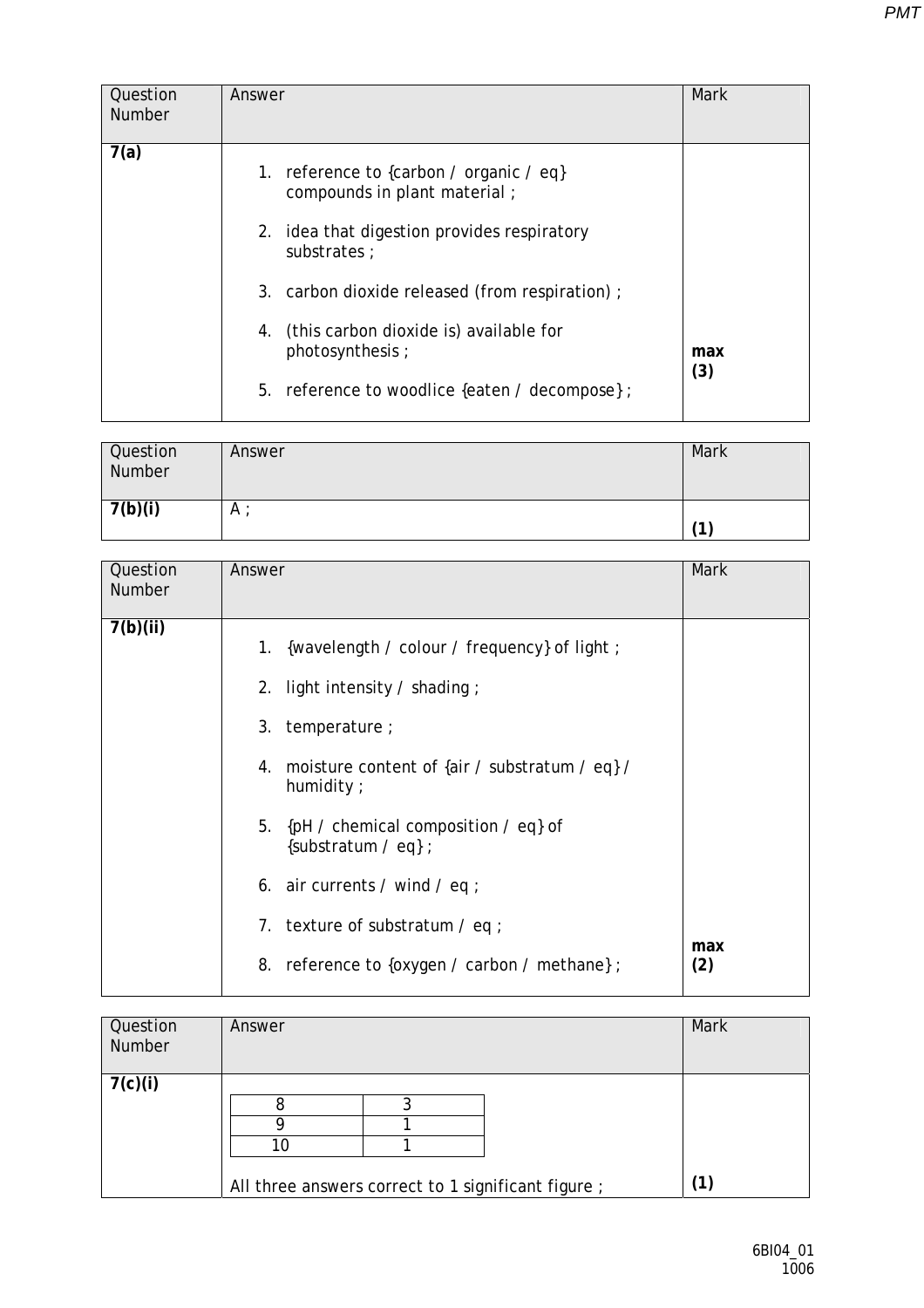| Question<br><b>Number</b> | Answer                                                               | Mark       |
|---------------------------|----------------------------------------------------------------------|------------|
| 7(c)(ii)                  | 1. woodlice move about $\ell$ eq ;                                   |            |
|                           | 2. (therefore) difficult to count $\ell$ eq ;                        |            |
|                           | 3. some might be {counted more than once /<br>missed out $\}$ / eq ; | max<br>(2) |

| Question<br><b>Number</b> | Answer                                                                                                                                                                                                                                                                                                                                        | Mark       |
|---------------------------|-----------------------------------------------------------------------------------------------------------------------------------------------------------------------------------------------------------------------------------------------------------------------------------------------------------------------------------------------|------------|
| 7(c)(iii)                 | 1. for results to be (scientifically) valid;<br>2. only one factor needs to be varied $\ell$ eq ;<br>3. other factors need to be kept constant / eq ;<br>4. reference to {many / biotic / eq} factors (in a<br>$qarden$ ) ;<br>(these factors are) {difficult to control / eq} ;<br>5.<br>6. reference to difficult to set test factor values | max<br>(3) |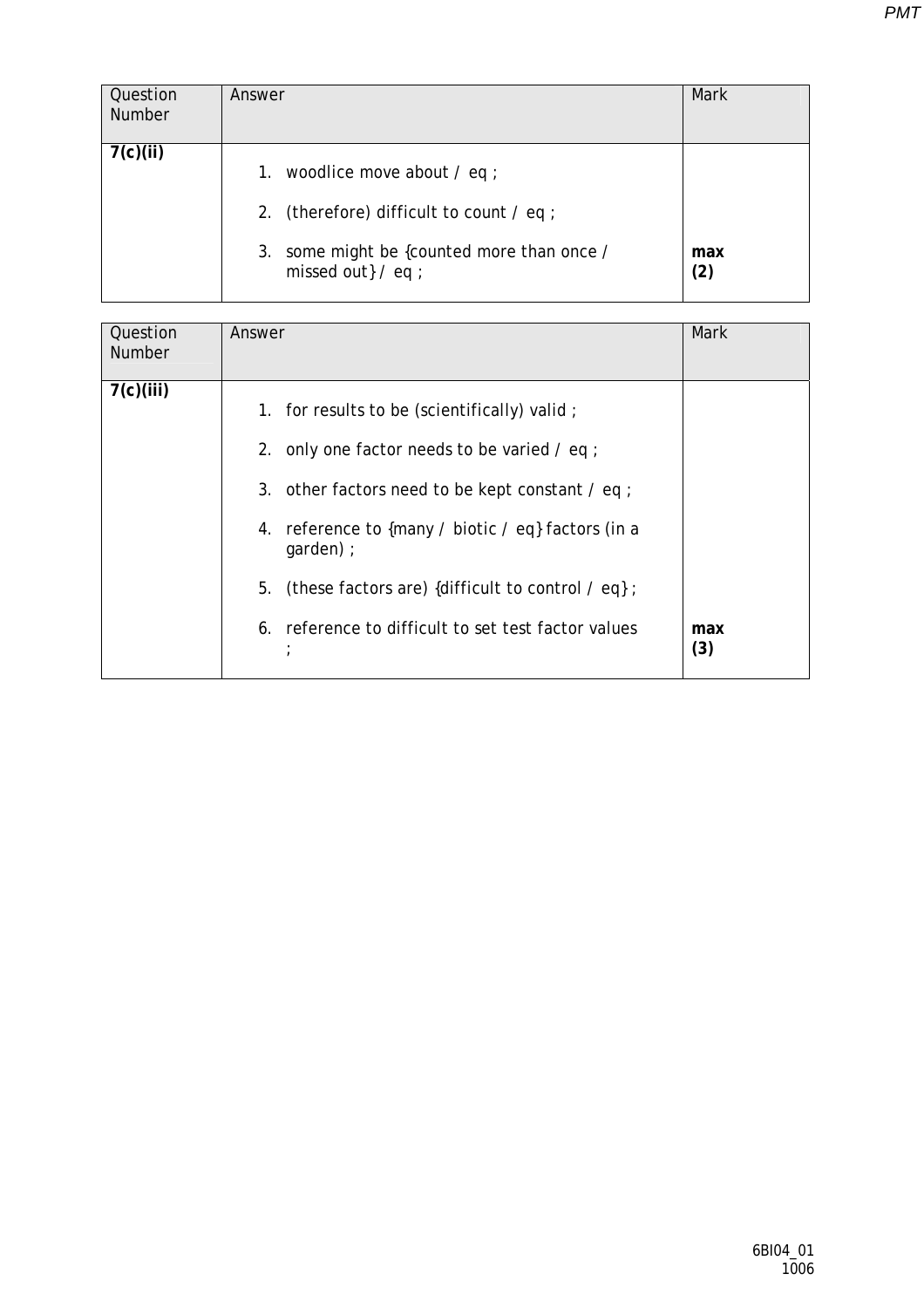| Question<br>Number | Answer                                                                                    |                                 |                 | <b>Mark</b> |
|--------------------|-------------------------------------------------------------------------------------------|---------------------------------|-----------------|-------------|
| 8(a)               |                                                                                           |                                 |                 |             |
|                    | Description                                                                               | Name of<br>structure            | $P, E$ or $B$   |             |
|                    | Enclosed by<br>outer smooth<br>membrane<br>inner membrane<br>folded forming<br>cristae    | Mitochondrion /<br>mitochondria | E / eukaryotic  |             |
|                    | Long strand-like<br>structure<br>extending out<br>from the cell<br>Used for<br>locomotion | Flagellum /<br>flagella         | B / both        |             |
|                    | Small, circular<br>loop of double-<br>stranded DNA                                        | plasmid                         | P / prokaryotic | (3)         |
|                    | 1 mark for any two correct cells ;;;                                                      |                                 |                 |             |

| Question<br>Number | Answer        | <b>Mark</b> |
|--------------------|---------------|-------------|
| 8(b)(i)            | bactericidal; | 4           |

| Question<br><b>Number</b> | Answer                                                                                                                         | Mark       |
|---------------------------|--------------------------------------------------------------------------------------------------------------------------------|------------|
| 8(b)(ii)                  | 1. cell wall {weaker / cannot form properly / eq}<br>2. {cell / cell wall} bursts (easily) / eq ;<br>3. during division / eq ; | max<br>(2) |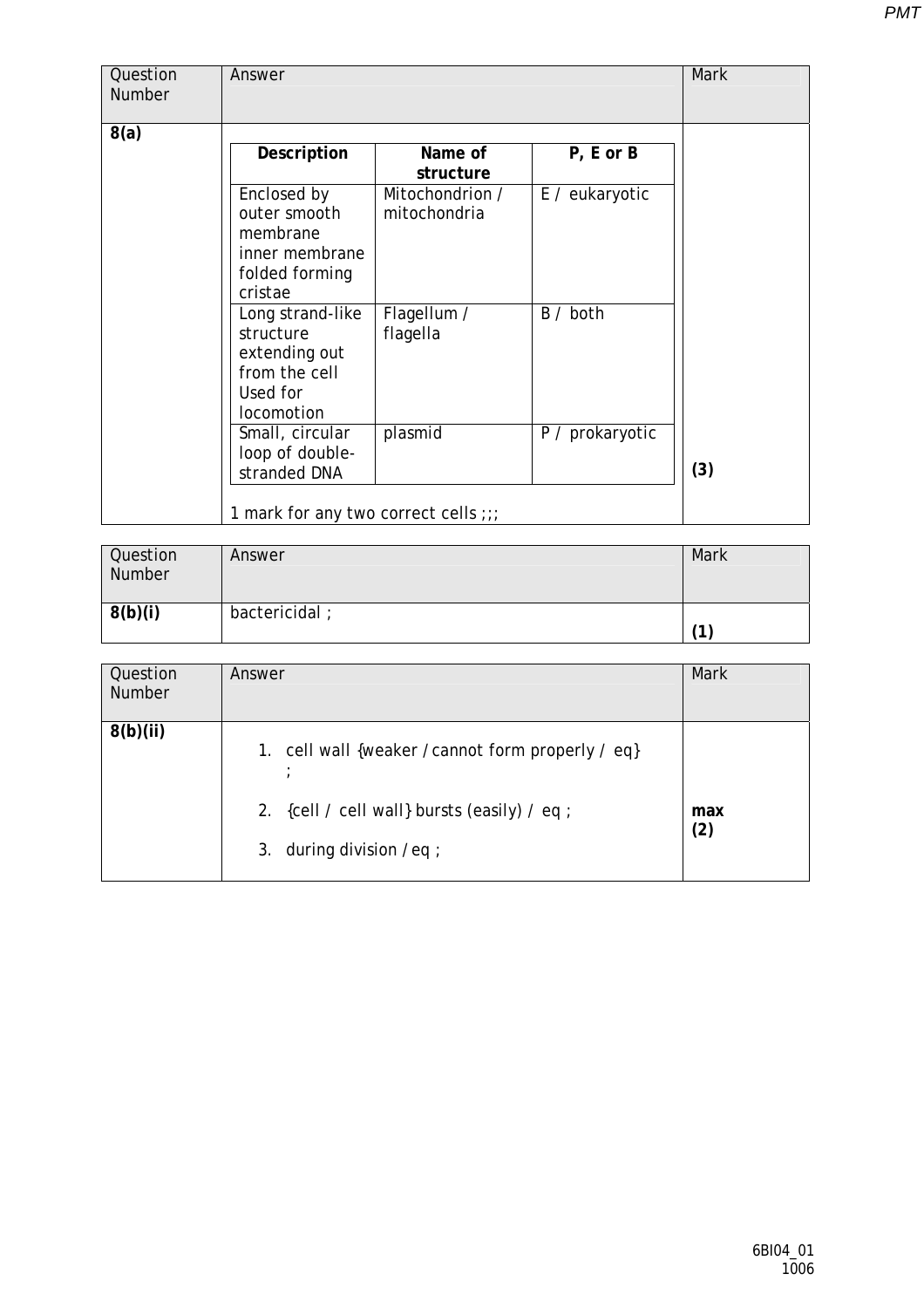| Question      | Answer                                                                                                       | Mark |
|---------------|--------------------------------------------------------------------------------------------------------------|------|
| <b>Number</b> |                                                                                                              |      |
|               |                                                                                                              |      |
| 8(b)(iii)     |                                                                                                              |      |
|               | 1. reference to antibiotic acting as selective<br>pressure;                                                  |      |
|               | 2. reference to some bacteria resistant (to<br>antibiotic) $\cdot$                                           |      |
|               | 3. idea that resistant bacteria survive and<br>{reproduce / pass on resistance / pass on<br>gene $\ell$ eq}; |      |
|               | 4. idea that antibiotic no longer effective;                                                                 | max  |
|               | 5. reference to some infections cannot be<br>treated with antibiotics ;                                      | (2)  |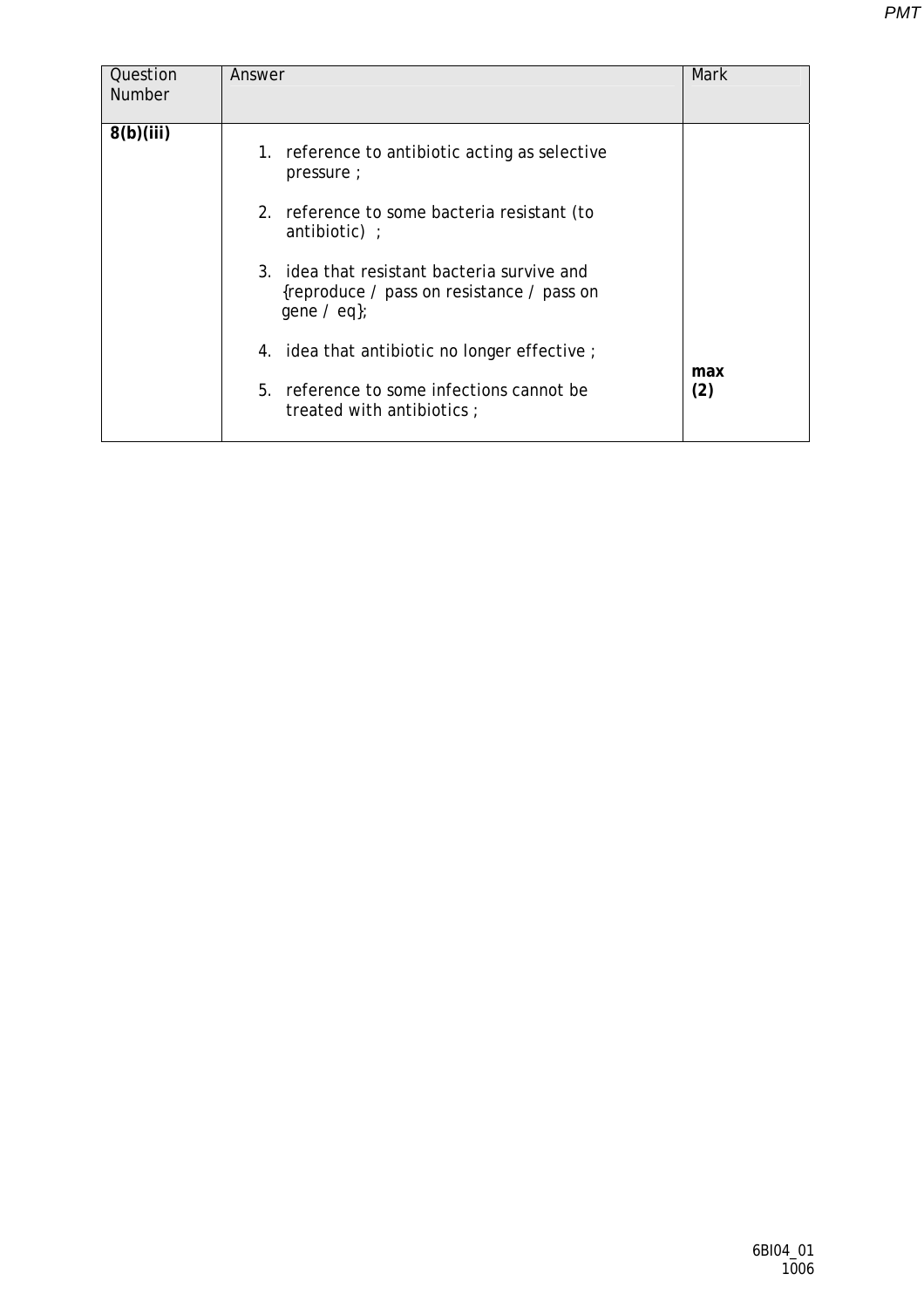| Question      | Answer                                                                                                                                                                                                                                                                                                                                                                                                                                                                                                                                                                                                              | <b>Mark</b> |
|---------------|---------------------------------------------------------------------------------------------------------------------------------------------------------------------------------------------------------------------------------------------------------------------------------------------------------------------------------------------------------------------------------------------------------------------------------------------------------------------------------------------------------------------------------------------------------------------------------------------------------------------|-------------|
| <b>Number</b> |                                                                                                                                                                                                                                                                                                                                                                                                                                                                                                                                                                                                                     |             |
| 8(c)          | 1. idea of bacteria distributed evenly /<br>description of technique e.g. lawn spreading;<br>2. description of method used to apply different<br>antibiotics at known positions e.g. multidisks,<br>wells in agar;<br>3. reference to control of antibiotic<br>concentration;<br>4. reference to {sterile / aseptic} technique ;<br>5. reference to incubation at a suitable<br>temperature;<br>6. description of how effect is assessed e.g.<br>measure {clear area / inhibition zone / eq} ;<br>7. reference to replication (with same<br>bacterium) ;<br>8. reference to repetition with different<br>bacteria ; | max<br>(4)  |
|               |                                                                                                                                                                                                                                                                                                                                                                                                                                                                                                                                                                                                                     |             |